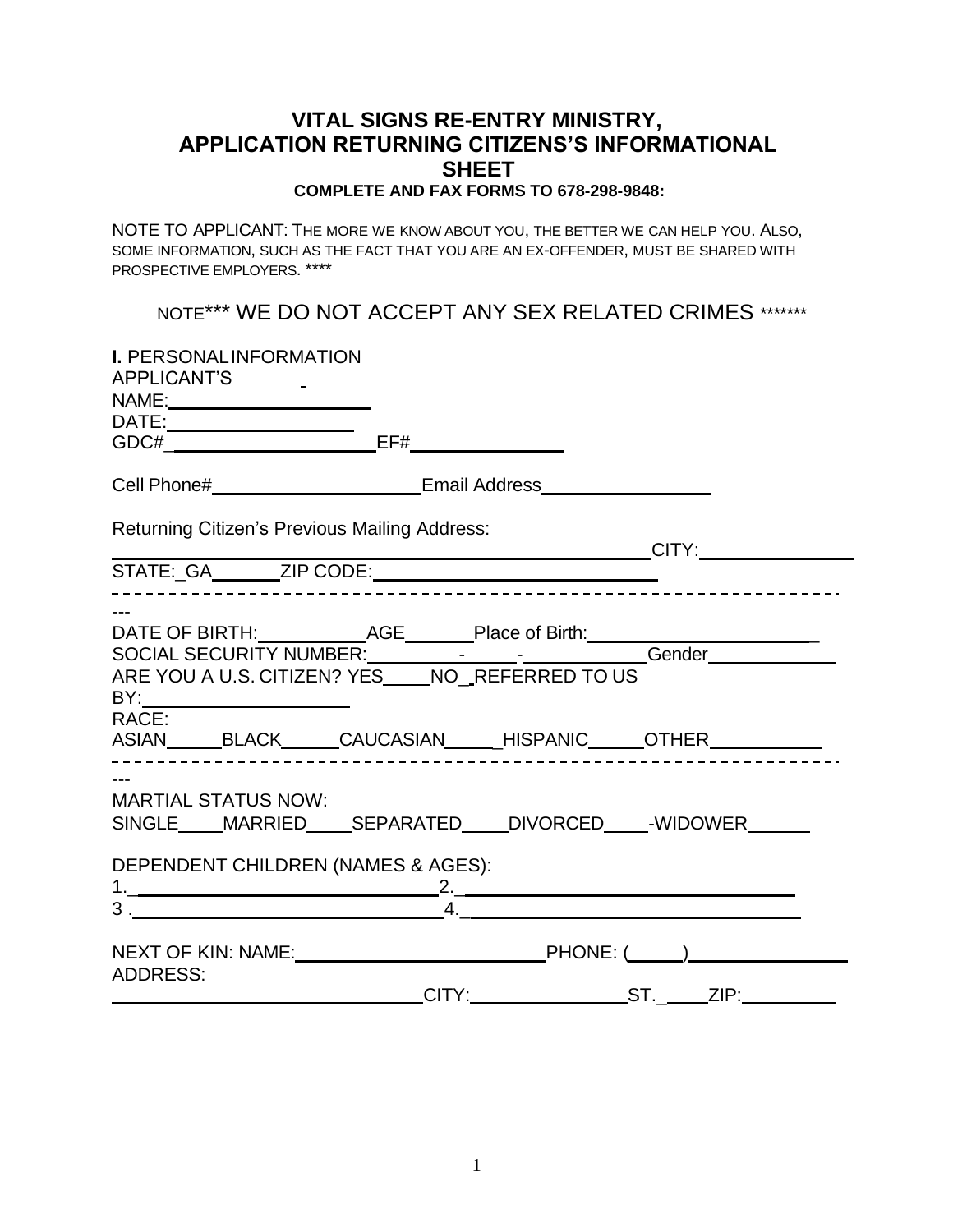DO YOU HAVE A VALID DRIVER'S LICENSE? YES NO\_STATE: HAVE YOUEVERHADADRIVER'SLICENSEINANOTHERSTATE?YES NO\_\_\_\_\_\_\_\_\_WHICH STATE:

DO YOU HAVE A BIRTHCERTIFICATE: YES NO (IN YOUR FILE) YES NO

\*\*THESE ARE NEEDED FOR YOU TO BE ABLE TO GET A JOB, PLAN AHEAD\*\*

## **II.** MEDICAL INFORMATION

**1.** HAVE YOU EVER TESTED POSITIVE FOR ANY COMMUNICABLE DISEASES SUCH AS: TUBERCULOSIS, HIV+,(AIDS), VENERAL DISEASES, HEPITITUS A,B,C, ETC. ? YES, NO EXPLAIN

**2.** DO YOU HAVE ANY MEDICAL PROBLEMS OTHER THAN THOSE LISTEDABOVE? TYPE DIFFICULTY THEY CAUSE YOU

**3.** DO YOU HAVE ANY LIMITATIONS/HANDICAPS? YES NO EXPLAIN

**4.** HAVE YOU EVER BEEN HOSPITALIZED FOR DRUGS OR ALCOHOLPROBLEMS? YES, NO IF YES, LIST BELOW.

**5.** HAVE YOU EVER BEEN TREATED AND/OR COMMITTED FOR PSYCHIATRIC REASONS (MENTAL HEALTH), OR DEPRESSION? YES\_\_\_\_NO\_\_\_\_\_IF YES WHERE AND WHEN

**6.** HAVE YOU BEEN HOUSED IN THE MENTAL HEALTH UNIT WHILE INCARCERATED? YES NO HOW LONG? **7.** ARE YOU ON ANY PRESCRIBED MEDICATIONS? YES, NO IF YES, EXPLAIN

Are you classified as Mental Health? Yes \_\_\_\_\_\_\_\_No\_\_\_\_\_\_If yes, what level\_

**8.** IN YOUR OPINION WHAT IS THE STATE OF YOUR PHYSICAL HEALTH? POOR\_\_\_\_FAIR\_\_\_\_GOOD\_\_\_\_EXCELLENT\_\_\_\_\_\_\_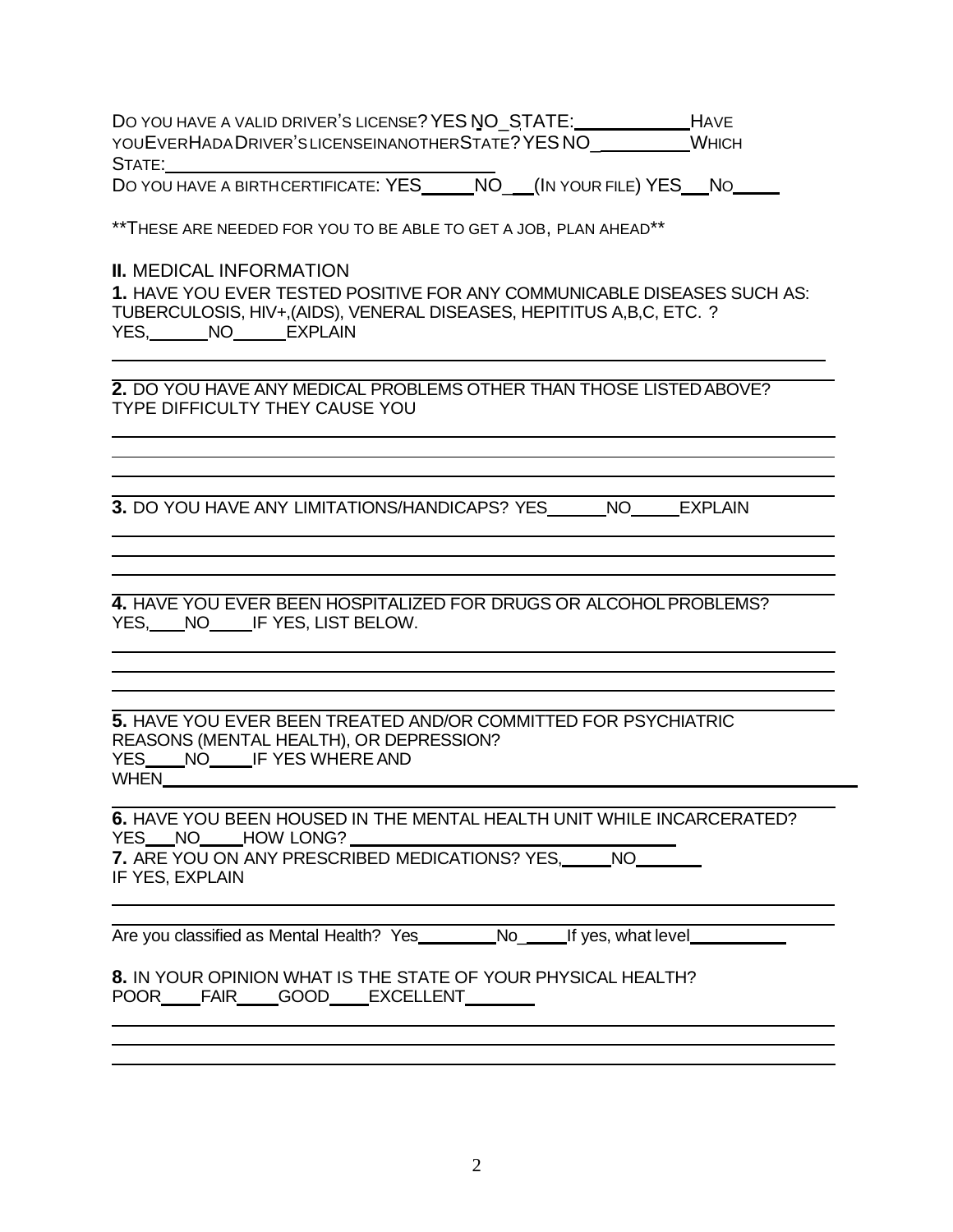**9.** DO YOU HAVE ANY WORK LIMITATIONS; YES \_\_\_\_\_\_NO\_\_\_\_\_IF YES EXPLAIN:

|                                                                                                                                                                        | 10. WHAT IS YOUR AGE WEIGHT HEIGHT                                                                                                                          |  |
|------------------------------------------------------------------------------------------------------------------------------------------------------------------------|-------------------------------------------------------------------------------------------------------------------------------------------------------------|--|
|                                                                                                                                                                        | 11. DO YOU SMOKE? YES _____ NO ______ OCCASIONALLY _____________<br>****Smoking is not allowed in the house*****                                            |  |
|                                                                                                                                                                        | 12. DO YOU DRINK ALCOHOL? YES ______ NO______OCCASSIONALLY______________________                                                                            |  |
|                                                                                                                                                                        | 13. DO YOU CURRENTLY OR HAVE YOU USED DRUGS? YES ___________ NO_______<br>JUST OCCASIONALLY?<br>If yes, when was the last use? What is your drug of choice? |  |
|                                                                                                                                                                        | III. JAIL & PRISON HISTORY (NOTE: IF CHARGES ARE NOT PROVIDED WE CANNOT PROCESS<br>YOURAPPLICATION).                                                        |  |
|                                                                                                                                                                        | 1. HAVE YOU EVER BEEN CHARGED/CONVICTED WITH ANY SEX RELATED CRIMES<br>YES ____ NO _____*****WE DO NOT ACCEPT ANY SEX RELATED CHARGES.*****                 |  |
|                                                                                                                                                                        | 2. WHAT IS YOUR PRESENT CHARGE?                                                                                                                             |  |
|                                                                                                                                                                        |                                                                                                                                                             |  |
|                                                                                                                                                                        |                                                                                                                                                             |  |
|                                                                                                                                                                        | 5. WILL YOU BE ON PAROLE? _____PROBATION? ______E.MON. ______HOW LONG? _________                                                                            |  |
|                                                                                                                                                                        |                                                                                                                                                             |  |
| 7. *** NOTE*** IF YOU ARE TO BE PLACED ON ELECTRONIC MONITORING BY THE PAROLE BOARD, THE<br>COST OF EM SERICE IS YOUR RESPONSIBILITY!!!!                               |                                                                                                                                                             |  |
| 8. Upon arrival you are to bring \$300 deposit and \$200.00 for first weeks rent. Deposit will<br>be forfeited if you do not give a 30-day notice prior to moving out. |                                                                                                                                                             |  |
| 9.                                                                                                                                                                     |                                                                                                                                                             |  |
|                                                                                                                                                                        |                                                                                                                                                             |  |
|                                                                                                                                                                        | 11. **** HAVE YOU COMPLETED THE TOP STEP PROGRAM IN YOUR PRESENT INSTITUTION?<br>YES, NO WAS IT OFFERED?                                                    |  |
|                                                                                                                                                                        | HAVE YOU RECEIVED YOUR BIRTH CERTIFICATE? ***** YES ________ NO _____(REQUIRED TO<br>HAVE IN YOUR FILE).                                                    |  |
|                                                                                                                                                                        | HAVE YOU RECEIVED YOUR SOCIAL SECURITY CARD? ***** YES_____NO____(REQUIRED TO HAVE IN YOUR FILE).                                                           |  |
|                                                                                                                                                                        | 12. HAVE YOU ATTENDED PRE-RELEASE CLASSES IN THE LAST 6 MONTHS? YES ________ NO                                                                             |  |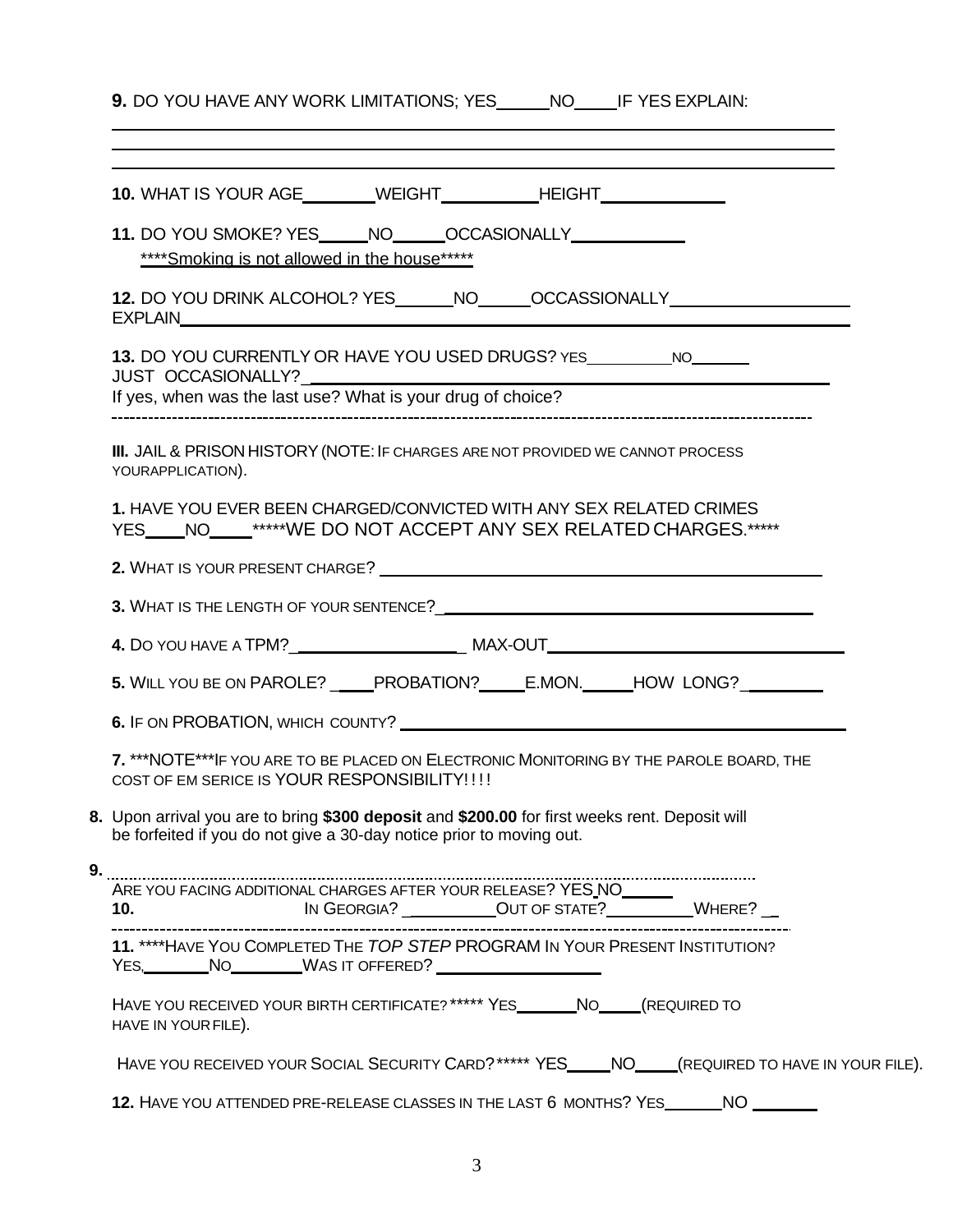**13.** WHEN DID YOU START PREPARING FOR YOUR RELEASE FROM INCARCERATION? LAST WEEK? \_\_\_\_\_\_LAST MONTH? \_\_\_\_\_\_6 MONTHS AGO?\_\_\_\_\_\_\_\_\_\_

WORK HISTORY: (DO NOT STRETCH THE TRUTH, BE HONEST)

WHAT KIND OF JOBS DID YOU WORK AT WHILE INCARCERATED?

**14.** DO YOU HAVE ANY PROFESSIONAL SKILLS? JOBS YOU HAVE HELD BEFORE INCARCERATED? BE SPECIFIC

\_

\_

\_

**15.** WHAT KIND OF MACHINERY ARE YOU QUALIFIEDTO OPERATE?

Have you been certified to operate any machinery? **16.** WHAT IS THE MOST SUCCESSFUL JOB YOU HAVE EVER HAD?

**IV.** EDUCATION:

1. DO YOU READ AND WRITE ENGLISH? YES\_\_\_\_\_\_NO\_\_\_\_WHAT IS THE HIGHEST GRADE LEVEL YOU COMPLETED IN SCHOOL?

PLEASE INDICATE THE HIGHEST LEVEL OF EDUCATION COMPLETED: \_GRADE SCHOOL\_\_\_\_\_\_JUNIOR HIGH\_\_\_\_\_HIGH SCHOOL\_\_\_\_GED\_\_\_\_\_

\_ COLLEGE (CIRCLE YEAR) 1 2 3 4 \_ POST GRADUATE IF COLLEGE,

WHERE?

**2.** HAVE YOU EVER ATTENDED ANY TRADE SCHOOLS? YES NO IF YES, WHAT/WHERE/WHEN

**3.** DO YOU WANT TO INCREASE YOUR EDUCATION AND TECH SKILLS AFTER RELEASE? YES\_\_\_\_\_\_\_\_\_\_NO\_\_\_\_\_\_\_\_\_\_\_\_\_

**V.** FINANCIAL INFORMATION – THERE IS AN UPFRONT FEE OF\$30 IF YOU HAVE NEVER HAD AN OUT OF STATE DRIVERS LICENSE, THE FEE IS INCREASED TO \$50. (THIS COVERS YOUR GEORGIA STATE ID FROM THE DMV.)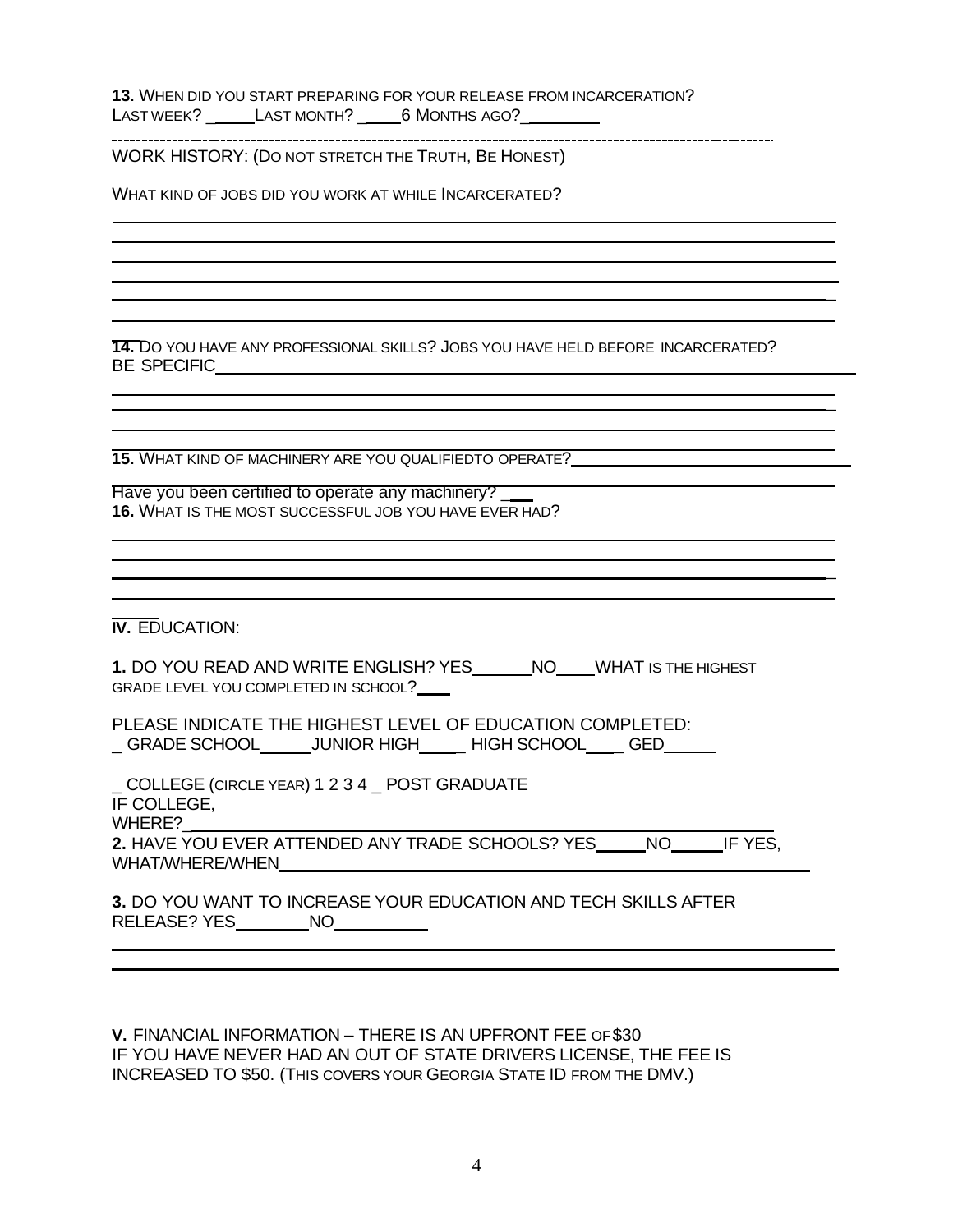| 1. DO YOU HAVE FAMILY TO HELP YOU FINANCIALLY? YES _______ NO ________                                                                                                                                               |
|----------------------------------------------------------------------------------------------------------------------------------------------------------------------------------------------------------------------|
| 2. WHAT DEBTS MUST YOU PAY WHEN YOU GET A JOB?                                                                                                                                                                       |
| <b>PAYMENT</b>                                                                                                                                                                                                       |
| 3. DO YOU RECEIVE ANY FINANCIAL ASSISTANCE? YES ________ NO_________<br>SOCIAL SECURITY____________DISABILITY____________OTHER__________________________                                                             |
| <b>VI. RELIGIOUS HISTORY</b>                                                                                                                                                                                         |
| 1. DO YOU ATTEND CHURCH REGULARLY IN PRISON? YES _______ NO_______ (IF<br>NO WHY<br>NOT) ?                                                                                                                           |
|                                                                                                                                                                                                                      |
| 3. ARE YOU A "BORN AGAIN" CHRISTIAN? YES _ NO_ NOT SURE                                                                                                                                                              |
| 4. HAVE YOU EVER BEEN BAPTIZED IN WATER? YES _________ NO_________                                                                                                                                                   |
| 5. HAVE YOU EVER BEEN BAPTIZED IN THE HOLY SPIRIT? YES NO                                                                                                                                                            |
| 6. DO YOU READ THE BIBLE DAILY? YES________NO__________SOMETIMES________________                                                                                                                                     |
| 7. DO YOU PRAY? YES _____ NO _____ DAILY? _________                                                                                                                                                                  |
| 8. DO YOU UNDERSTAND THAT VITAL SIGNS RE-ENTRY MINISTRY AND CHURCH<br>IS REQUIRED, ALONG WITH A CHRISTIAN ATTITUDE? WILL YOU PARTICIPATE IN<br>THE PROGRAM 100%, WILLINGLY?<br>YES________NO________UNSURE__________ |
| DESCRIBE YOUR GOAL IN LIFE                                                                                                                                                                                           |
| WHAT COMMENTS WOULD YOU LIKE TO MAKE ABOUT YOURSELF, A JOB<br>OR HOW WE CAN BEST HELP YOU FIND THE JOB MOST SUITED TO YOUR                                                                                           |
|                                                                                                                                                                                                                      |
|                                                                                                                                                                                                                      |
|                                                                                                                                                                                                                      |
|                                                                                                                                                                                                                      |